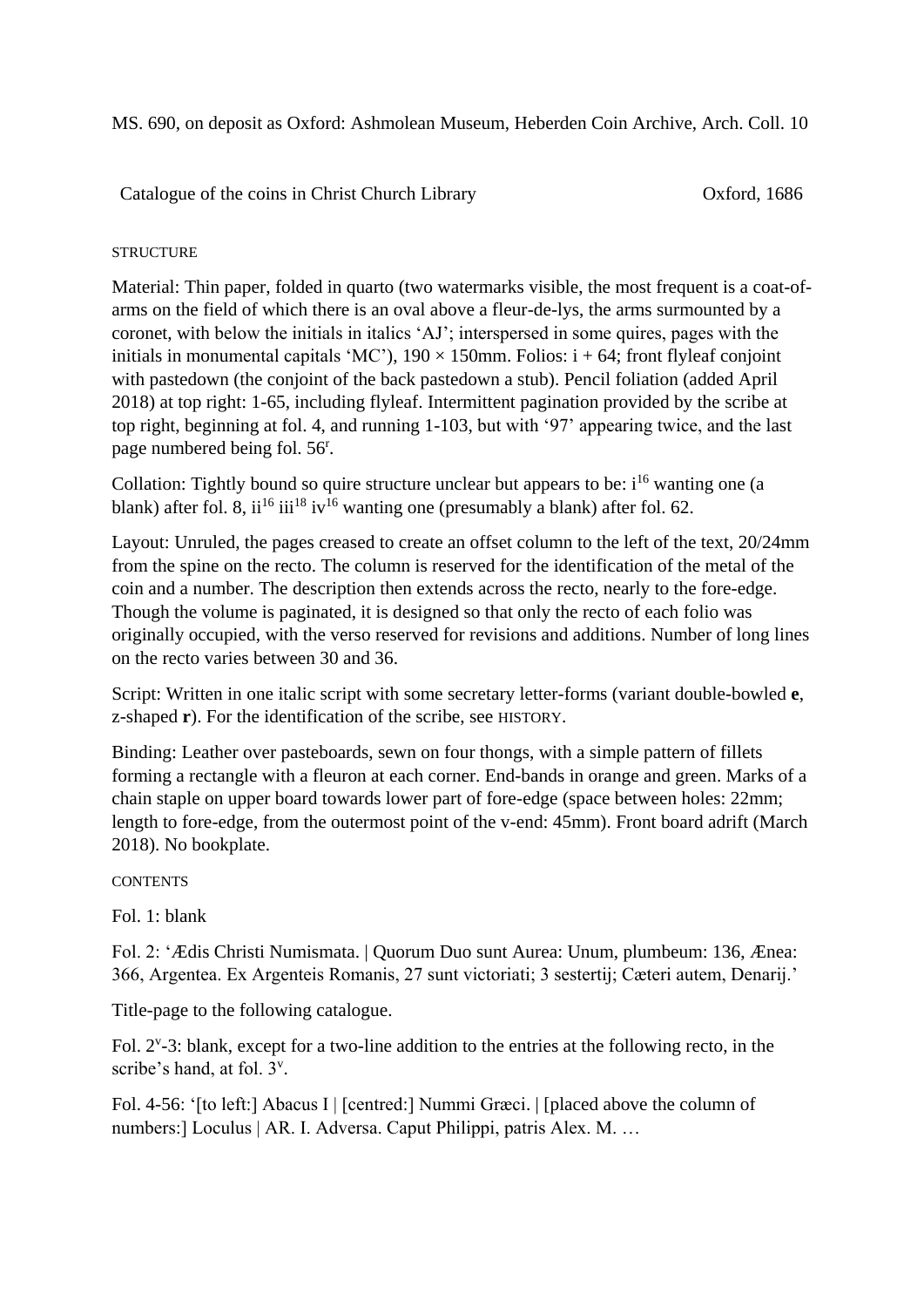The catalogue of coins owned by Christ Church, divided into sections: Greek coins occupy only fol. 4 [p. 1]; Roman republican coins fol. 5-8 [pp. 3-9]; Roman imperial coins, arranged chronologically by emperor (from Julius Caesar to Honorius) fol. 9-53 [pp.11-97bis], followed by two blank leaves, fol. 54-55; 'nummi incerti' fol. 56-57 [pp. 103-{105}].

Fol. 58-62: blank

Fol. 63: index to the preceding catalogue, giving the order of the emperors.

Fol. 64-65: all originally blank with additional entries now at fol. 65<sup>r</sup>.

**HISTORY** 

Though this manuscript is unsigned and undated, its author and the year of its production can be reconstructed. First, it is possible to provide a *terminus ad quo*, as there are two pairs of added entries at fol. 65, each pair by a different scribe:

D:D: Ornatissimus Iuvenis Gualterus Moyle e coll: Exon' Socio commensalis numisma Antonini Pij.

D.D. Ornatissimus Iuvenis Carolus Poole Hujusce Ædis quoddam numisma cum inscripcione Gordiani Jun:

D.D. Reverendus Vir Jonathan Colley Hujusce Eccl. Capellanus quoddam Numisma æreum Caput Laureat: Port: Figura tenens Sinistra Cornucopiam; Dext. {effundere} Pateram super Aram effundere videtur Stans.

D.D. Ornatissimus Iuvenis Edvardus Stradling Armig: hujusce Ædis Superioris Ordinis Conmensalis, quoddam Numisma Plumbeum inscript. Hebr:

All the men mentioned can be identified. The first pair of entries refer to Walter Moyle who was at Exeter College from 16 March 1688/9 but was at Middle Temple by 1690 (he was to be an MP 1695-98 and died 1721) [*AO*]; and to Charles Poole matriculated at ChCh 8 July 1687 but graduated from St Mary's Hall 1691 [*AO*]. In the second pair of entries, there is a third person described as *iuvenis*, the last name mentioned: Edward Stradling matriculated at ChCh 18 July 1684, aged 12 (he also was later to be an MP, from 1698) [*AO*]. The preceding entry, however, is a chronological outlier: Jonathan Colley, a Brasenose undergraduate from 1694, was appointed a chaplain at the cathedral in March 1708 [*AO*; CCED; ChCh Archives, DP.i.a.3, fol. 48<sup>v</sup>]. As, by that date, it would have been inappropriate to consider Stradling still a youth, that entry presumably records an earlier gift, left unrecorded in the catalogue at the time it occurred. The biographical information available suggests that the first two gifts had arrived at the very end of the 1680s.

As none of these gifts is included in the catalogue, it must have been produced before their arrival of any of them; moreover, it is a reasonable assumption, corroborated by the aspect of the script, that it was compiled in the immediately preceding years. Indeed, we can pinpoint its creation because of an entry in the Library Donors' Book under the year 1686 (MS. LR 1, p.197b):

Ornatissimus juvenis Eduardus Hannes A.B. et hujus Aedis Alumnus D.D.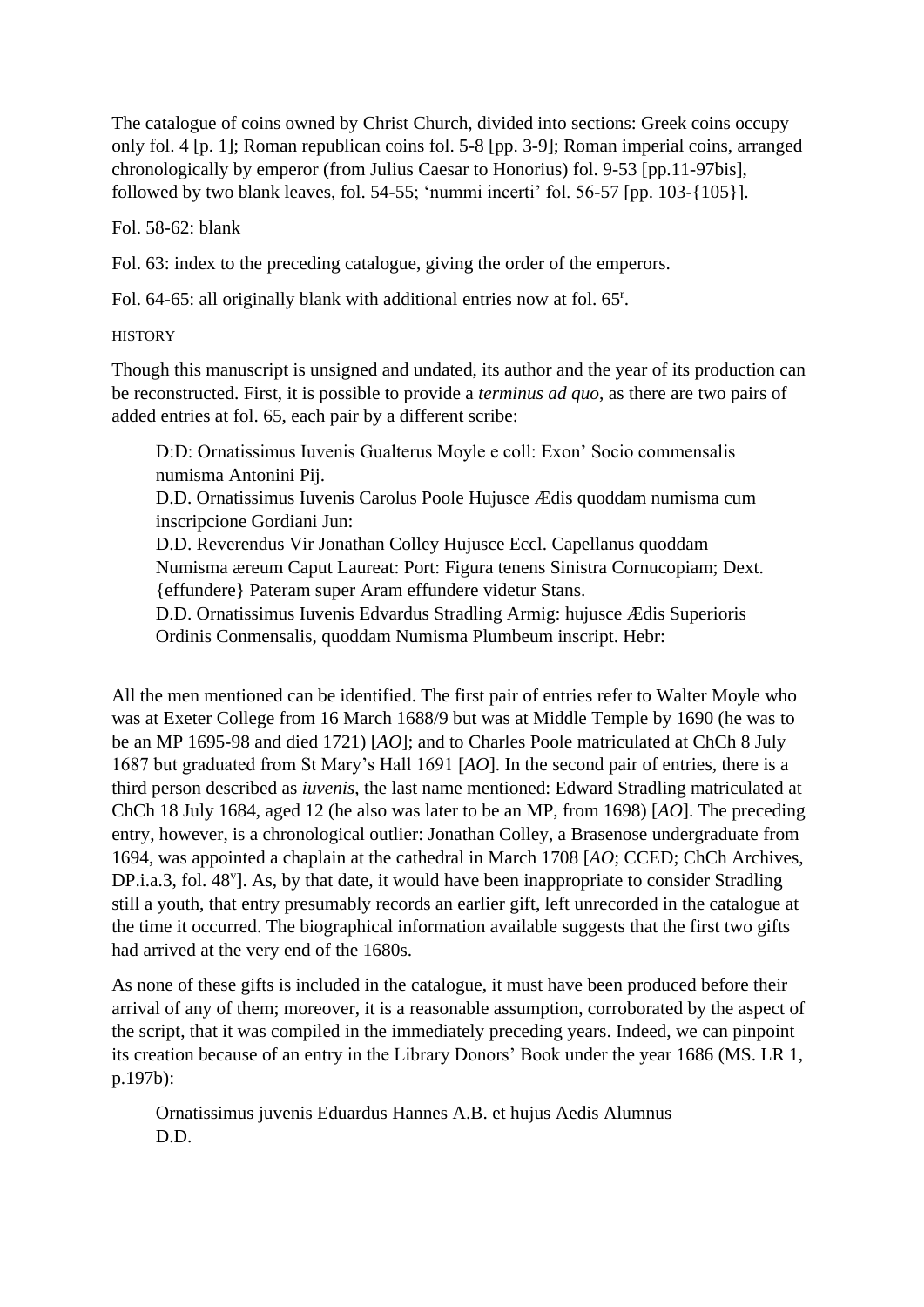Libr. Ms. a se ipso compositum, in quo omnia numismata quae in hac bibliotheca extant, recensentur et explicantur, secundum Seriem Abacorum in quibus reponuntur.

Edward Hannes had come up to the House in December 1682, aged 18, and took his BA in the year that he produced this catalogue. He presumably offered it as a gift in lieu of the expected financial donation to the library (on this practice, see Rundle & Hanna, p.  $54$ ). In the same period, he was also making a reputation for himself as one of ChCh's Latin poets. He received his MA in 1689; the following year he was professor of chemistry, but his later career was as a medic: he took a BMed in January 1691/2 and DMed in 1695, and moved to London where he set up a practice. He became physician to Queen Anne, was knighted in 1705, but died in 1710 [*AO*; J. Curthoys in *ODNB*; E. Haan, 'Twin Augustans: Addison, Hannes, and Horatian Intertexts', *Notes and Queries*, lii (2005), pp. 338-46].

This manuscript, then, is evidence for the presence of a coin collection in Christ Church's library. It was a tradition that had begun early in the seventeenth century: the Donors' Book lists under 1619 the gift of a Houseman, Francis Godwin (1562-1633), bishop of Hereford, that included 'Antiqua numismata varia tam aurea quam argentea aerea' (p. 55a; on Godwin, see D. R. Woolf in *ODNB*). No other gift is recorded before Hannes's catalogue, in which the core of what is recorded is presumably, therefore, from Godwin's gift.

The catalogue gives evidence of the changing shape of the collection, both with the small donations mentioned on the last leaf, and in annotations to the main listing. Some of the notes inserted at the versos were provided by Hannes at the time of production (eg fol.  $5^{\nu}$ ,  $6^{\nu}$ ) but others are later additions, mainly by Charles Brent, often recording 'deest' against an entry (eg fol.  $4^{\nu}$ ,  $6^{\nu}$ ,  $7^{\nu}$  etc; for Brent, see MS. 691) — a reminder that coins are so portable they are also pilferable. More happily, Brent's notes sometimes provide additions (eg fol. 8<sup>v</sup>). Rare interventions are by another contemporary hand in pencil (eg fol.  $12^{\nu}$ ,  $29^{\nu}$ ). The marks of a chain-staple visible on the upper board inform us that the catalogue was stored in the library, where the coins themselves were then kept.

In 1940, the coin collection was placed on deposit with the Ashmolean Museum and the papers relating to the collection, including this catalogue (like MS. 691), migrated with it. It was given its present shelfmark in April 2018.

Dr David Rundle, 4<sup>th</sup> June 2018

[Draft]

## BIBLIOGRAPHY

For the context of coin collecting in seventeenth-century Oxford, see D. Berry and H. Kim, 'A Great Ornament to the University: the development of numismatics in Oxford during the seventeenth century' in C. Dekesel and T. Stäcker ed., *Europäische numismatische Literatur im 17. Jahrhundert* (Wiesbaden, 2005), pp. 125-139. C. H. V. Sutherland, 'The Coin Collection of Christ Church, Oxford', *Oxoniensia*, v (1940), pp. 140-145 overlooks this catalogue.

On the eighteenth-century, see Poole, *Journal of the History of Collections*.